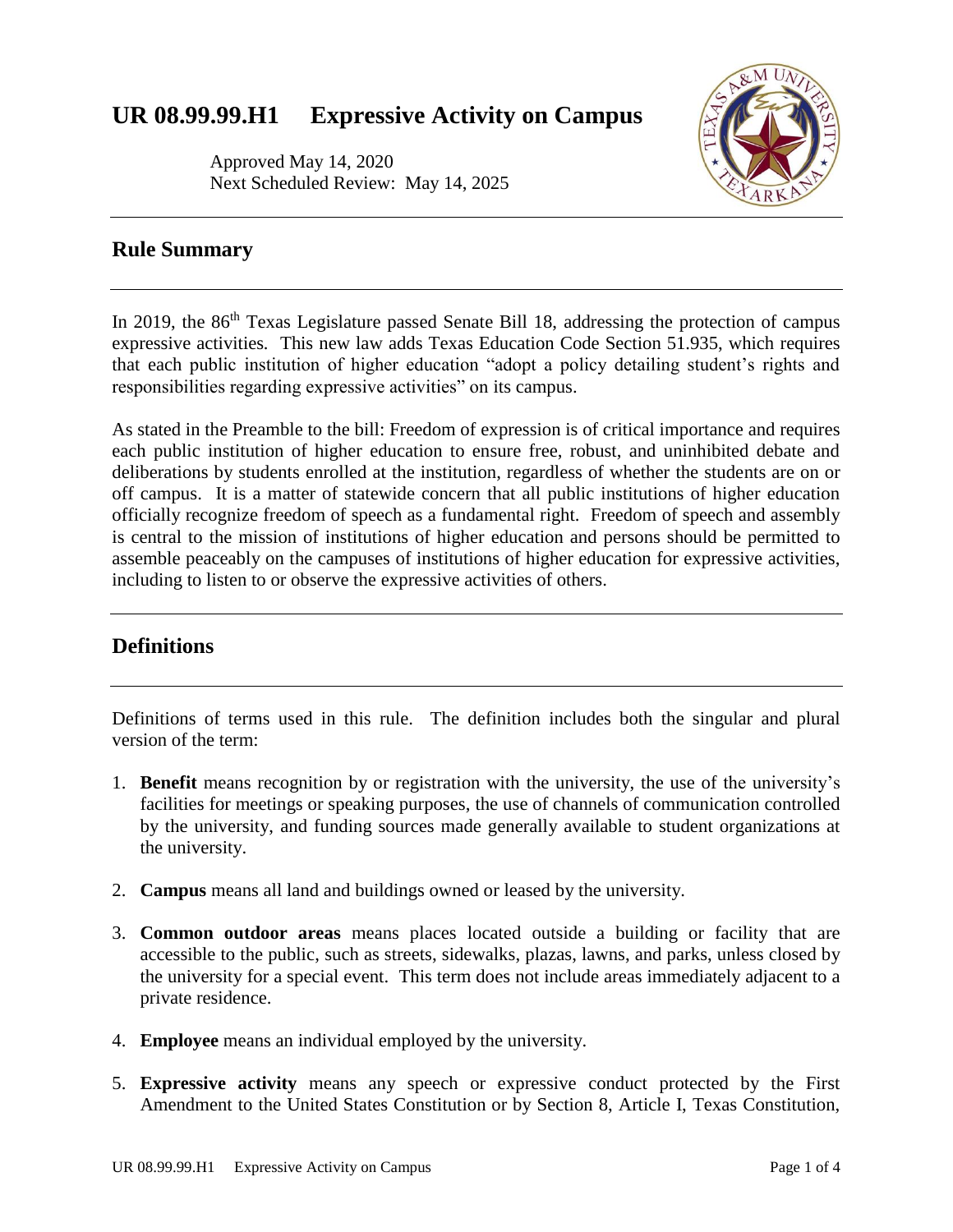and includes assemblies, protests, speeches, the distribution of written material, the carrying of signs, and the circulation of petitions. The term does not include commercial speech.

- 6. **Faculty** means any full or part-time employee of the university holding an academic appointment.
- 7. **Materially and substantially disrupt** means interrupting a program or activity in a significant and consequential manner.
- 8. **Person** means students, faculty, staff, student organizations, and third-parties.
- 9. **Reasonable time, place, and manner restrictions** means limitations that: (1) are narrowly tailored to serve a significant institutional interest; (2) employ clear, published, contentneutral, and viewpoint-neutral criteria; (3) provide for ample alternative means of expression.
- 10. **Staff** means an employee of the university that is not a faculty member.
- 11. **Student** means an individual currently enrolled at the university, full or part-time, pursuing undergraduate, graduate, or professional studies, including students who were enrolled the previous semester and registered for a future semester.
- 12. **Student Organization** means any organization that is composed mostly of students enrolled at an institution of higher education and that receives a benefit from the institution.
- 13. **Third-party (External Client)** means an individual or entity that is not a student, student organization, or employee of the university.
- 14. **Traditional public forum** means a place, widely recognized in law, which has been intended for the use of the public, and has been used for purposes of assembly, communicating thoughts between citizens, and discussing public questions when the principal function of the location would not be disrupted by expressive activity. Examples of traditional public forums include public streets, sidewalks, plazas, lawns, and parks.

## **Rule**

#### 1. EXPRESSIVE ACTIVITY RIGHTS

- 1.1. Any person is allowed, subject to reasonable time, place, and manner restrictions, to engage in expressive activities on campus, including by responding to the expressive activities of others.
- 1.2. Student organizations and employees are allowed to invite speakers to speak on campus. In determining the amount of a fee to be charged for use of the university's facilities for purposes of engaging in expressive activities, the university may consider only content-neutral and viewpoint-neutral criteria related to the requirements of the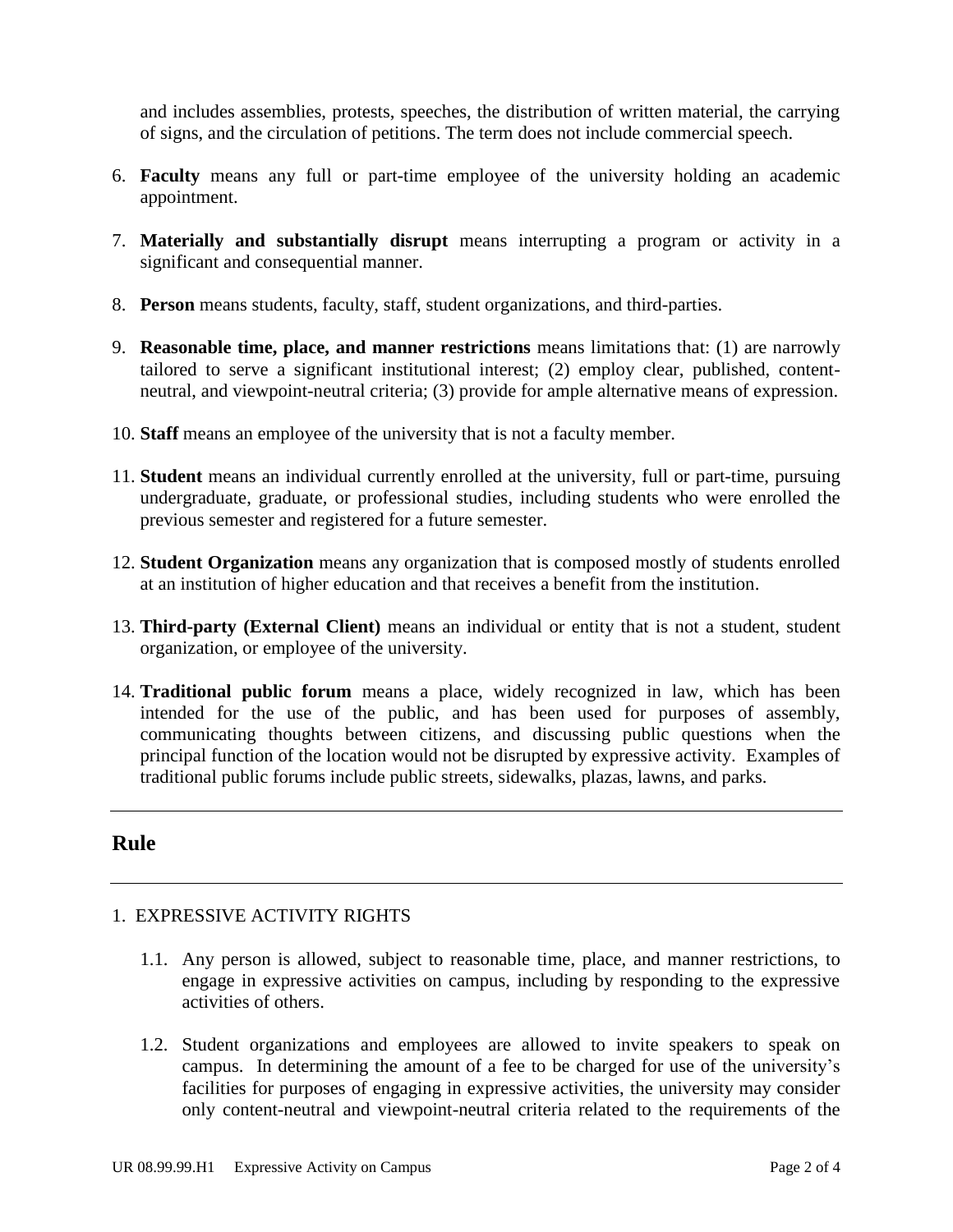event, such as the proposed venue and the expected size of the audience, any anticipated need for campus security, any necessary accommodations, and any relevant history of compliance or noncompliance by the requesting student organization or employee with this rule and other relevant rules. The university may not consider any anticipated controversy related to the event. See more details in [University Rule](https://tamut.edu/About/Administration/About/Rules/41-99-99-H0-02.pdf)  41.99.99.H0.02 *[Use of University Facilities by University Groups.](https://tamut.edu/About/Administration/About/Rules/41-99-99-H0-02.pdf)*

- 1.3. The university may not take action against a student organization or deny the organization any benefit generally available to other student organizations at the university on the basis of a political, religious, philosophical, ideological, or academic viewpoint expressed by the organization or of any expressive activities of the organization.
- 1.4. The common outdoor areas of the university's campus are deemed traditional public forums. Any person is permitted to engage in expressive activities in these areas freely, as long as the person's conduct: (a) is not unlawful; and (b) does not materially and substantially disrupt the functioning of the institution. Impromptu, public forums (without prior approval and scheduling as a campus event) may not use voice amplification. Members of the university community are allowed to assemble or distribute written material in common outdoor areas without a permit or other permission from the institution.
- 1.5. Nothing in this rule should be interpreted as prohibiting faculty members from maintaining order in the classroom.

#### 2. GRIEVANCE PROCEDURE

- 2.1 Any person who believes that their campus expressive activity rights, as recognized by this rule, have been unduly interfered with by a student, student organization, or employee has the right to file a grievance.
- 2.2 Grievances should be filed with the University Compliance Office.
- 2.3 A student, student organization, or employee who is found to have unduly interfered with another person's expressive activity rights, as recognized by this rule, is subject to disciplinary action in accordance with the university's applicable rules and procedures. The University Compliance Office will investigate the grievance and draft a report summarizing its findings. If a violation of this rule was found to occur the report will be referred to the appropriate office for further action. The referral office will be determined by the status of the offending individual. Complaints concerning (a) faculty will be referred to the Office of the Provost/Dean of Faculties; (b) student will be referred to the Student Conduct Office; and (c) complaints concerning staff and thirdparties will be referred to Human Resources.

#### 3. IMPLEMENTATION